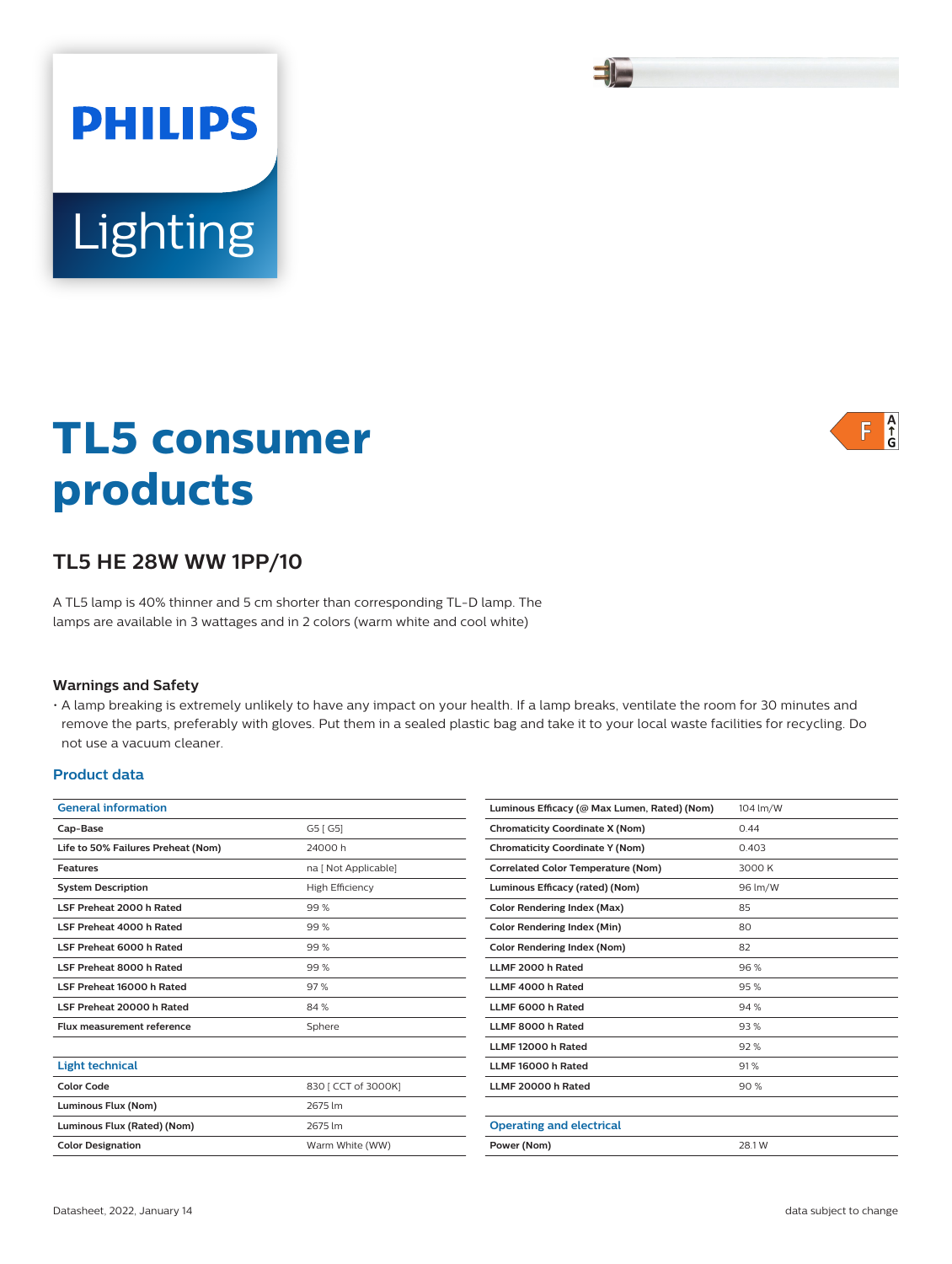# **TL5 consumer products**

| Lamp Current (Nom)              | 0.170A            |  |  |
|---------------------------------|-------------------|--|--|
|                                 |                   |  |  |
| <b>Temperature</b>              |                   |  |  |
| Design Temperature (Nom)        | $35^{\circ}$ C    |  |  |
|                                 |                   |  |  |
| <b>Controls and dimming</b>     |                   |  |  |
| Dimmable                        | Yes               |  |  |
|                                 |                   |  |  |
| <b>Mechanical and housing</b>   |                   |  |  |
| <b>Cap-Base Information</b>     | Green Plate       |  |  |
| <b>Bulb Shape</b>               | T5 [ 16 mm (T5)]  |  |  |
|                                 |                   |  |  |
| <b>Approval and application</b> |                   |  |  |
| <b>Energy Efficiency Class</b>  | F                 |  |  |
| Mercury (Hg) Content (Max)      | 1.4 <sub>mg</sub> |  |  |
| Mercury (Hg) Content (Nom)      | 1.4 <sub>mg</sub> |  |  |

| Energy Consumption kWh/1000 h        | 29 kWh                      |  |  |
|--------------------------------------|-----------------------------|--|--|
| <b>EPREL Registration Number</b>     | 423459                      |  |  |
|                                      |                             |  |  |
| <b>Product data</b>                  |                             |  |  |
| Full product code                    | 871150089725125             |  |  |
| Order product name                   | TL5 HE 28W WW 1PP/10        |  |  |
| <b>EAN/UPC - Product</b>             | 8711500897251               |  |  |
| Order code                           | 927926583032                |  |  |
| <b>Numerator - Quantity Per Pack</b> | 1                           |  |  |
| Numerator - Packs per outer box      | 10                          |  |  |
| Material Nr. (12NC)                  | 927926583032                |  |  |
| Net Weight (Piece)                   | 105.800 g                   |  |  |
| <b>ILCOS Code</b>                    | FDH-28/30/1B-L/P-G5-16/1150 |  |  |

### **Dimensional drawing**

 $\begin{array}{c} \hline \end{array}$ 

| Product                    | $D(max)$ A (max)                        | B (max) B (min) C (max) |  |
|----------------------------|-----------------------------------------|-------------------------|--|
| TL5 HE 28W WW 1PP/10 17 mm | 1149.0 mm 1156.1 mm 1153.7 mm 1163.2 mm |                         |  |

#### **TL5 HE 28W WW 1PP/10**

#### **Photometric data**